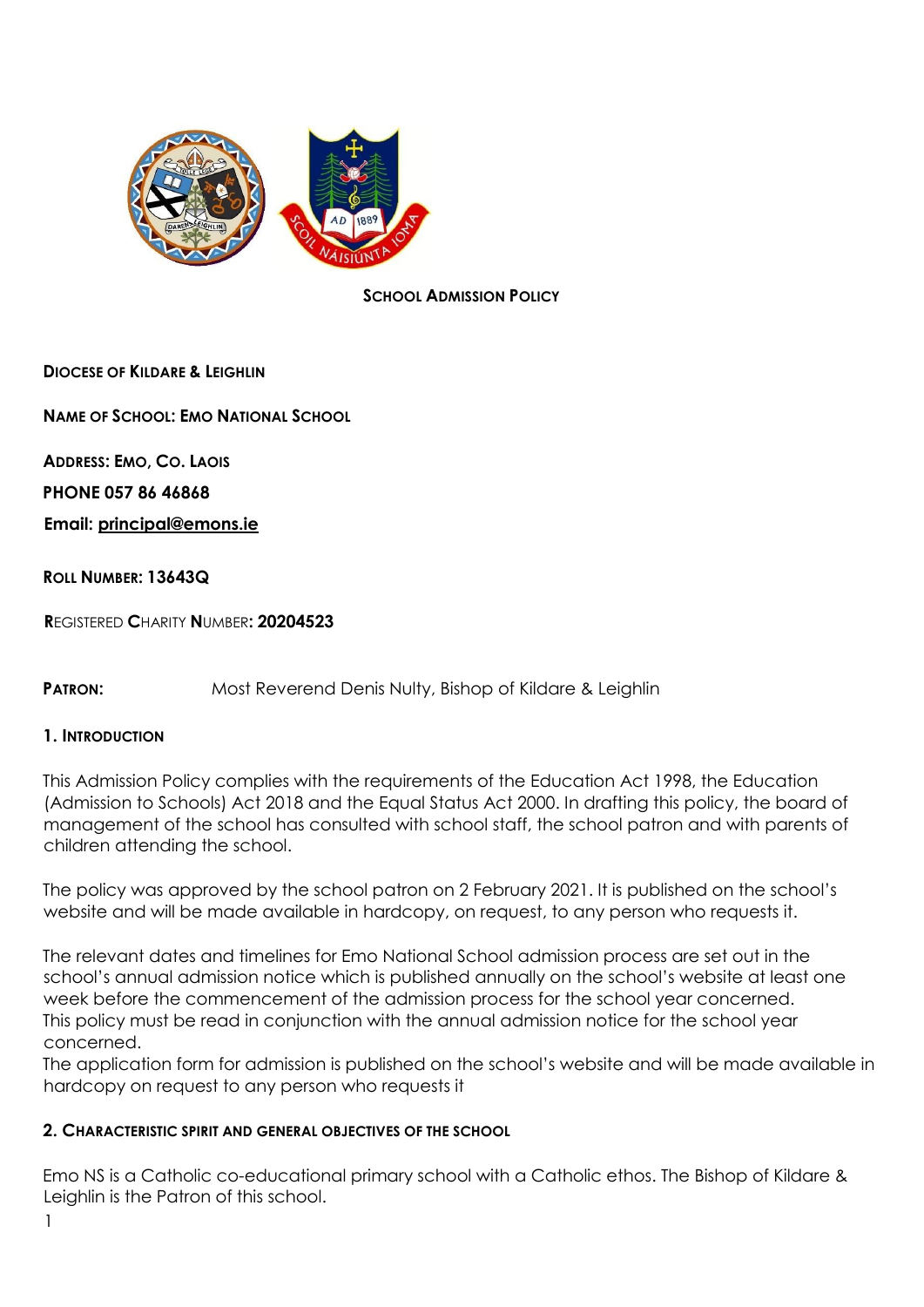'Catholic schools are communities which are open, welcoming and inclusive. Therefore, Catholic schools may include children who adhere to other religions or other stances for living. While mindful of their duty to educate in the distinctive beliefs, values, and practices of the Catholic community, teachers will bear witness to an attitude of respect for and appreciation of all'.

 *'The Catholic Preschool & Primary Religious Education Curriculum p15'* 

Catholic Ethos' in the context of a Catholic primary school means the ethos and characteristic spirit of the Roman Catholic Church, which aims at promoting:

- the full and harmonious development of all aspects of the person of the pupil, including the intellectual, physical, cultural, moral and spiritual aspects; and
- a living relationship with God and with other people; and
- a philosophy of life inspired by belief in God and in the life, death and resurrection of Jesus; and the formation of the pupils in the Catholic faith,
- and which school provides religious education for the pupils in accordance with the doctrines, practices and traditions of the Roman Catholic Church, and/or such ethos and/or characteristic spirit as may be determined or interpreted from time to time by the Irish Episcopal Conference.

In accordance with S.15 (2) (b) of the Education Act, 1998 the Board of Management of Emo National School shall uphold, and be accountable to the patron for so upholding, the characteristic spirit of the school as determined by the cultural, educational, moral, religious, social, linguistic and spiritual values and traditions which inform and are characteristic of the objectives and conduct of the school.

Emo National School is guided in all its work by the Catholic ethos. We share with our community the responsibility for providing a rich, welcoming, encouraging and secure learning environment for all the children in our care. Our core root beliefs and values provide us with a focus for our Catholic identity. Through reinforcement from teachers and other staff, core values and root beliefs are clearly, consistently, and effectively communicated to each child in our care. Our school's core beliefs and values are:

- Working as a community strengthens learning. LEARN
- A safe and caring environment fosters kindness, love and respect. RESPECT
- Faith will guide us through life's good times and challenges. BELIEVE
- Everyone's gifts, talents and uniqueness should be celebrated and nurtured. NURTURE
- Sowing the seeds of happiness and friendship helps us to grow. CONNECT

# **3. ADMISSION STATEMENT**

Emo National School will not discriminate in its admission of a student to the school on any of the following:

- (a) the gender ground of the student or the applicant in respect of the student concerned,
- (b) the civil status ground of the student or the applicant in respect of the student concerned,
- (c) the family status ground of the student or the applicant in respect of the student concerned,
- (d) the sexual orientation ground of the student or the applicant in respect of the student concerned,
- (e) the religion ground of the student or the applicant in respect of the student concerned,
- (f) the disability ground of the student or the applicant in respect of the student concerned,
- (g) the ground of race of the student or the applicant in respect of the student concerned,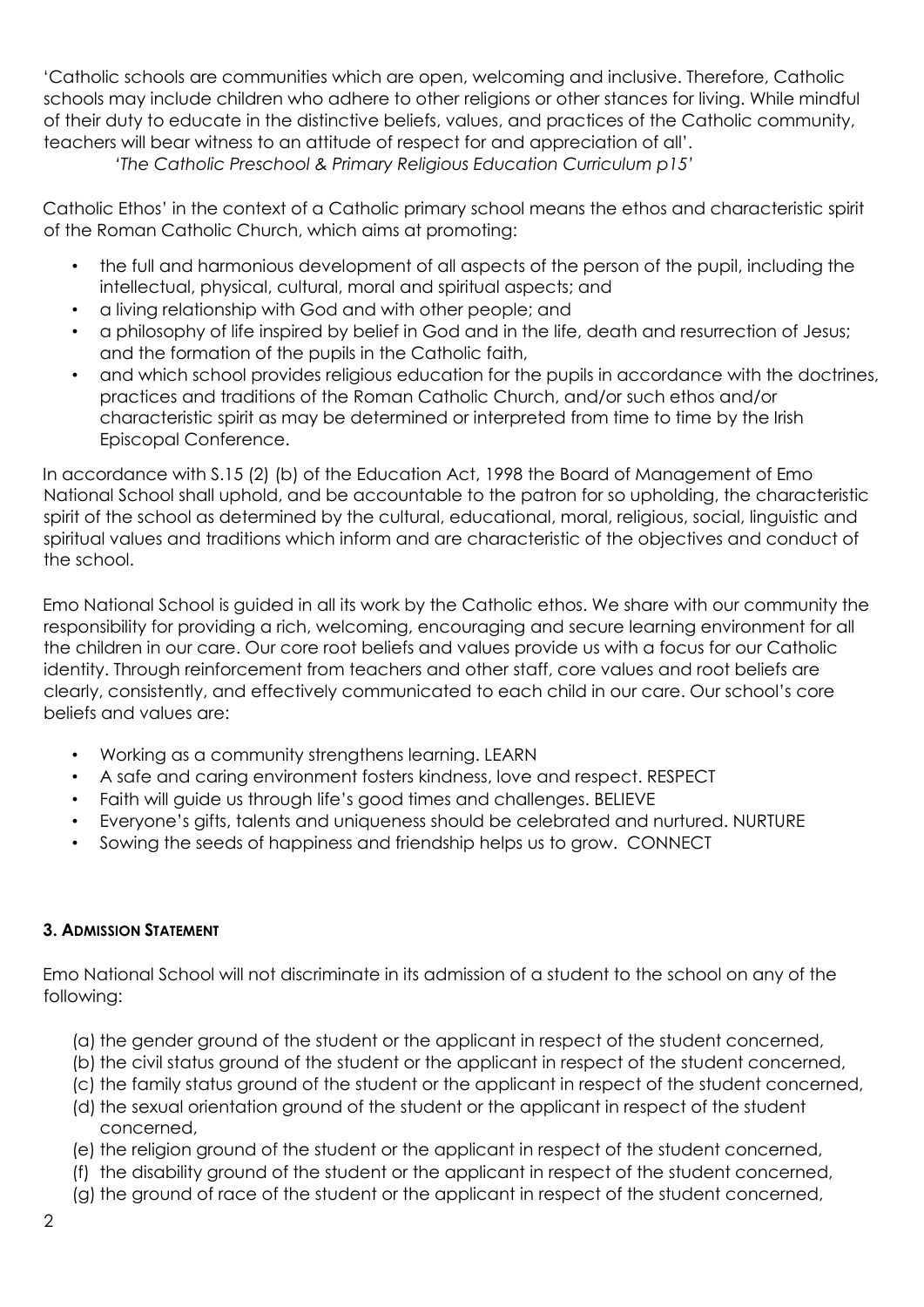- (h) the Traveller community ground of the student or the applicant in respect of the student concerned, or
- (i) the ground that the student or the applicant in respect of the student concerned has special educational needs

As per section 61 (3) of the Education Act 1998, 'civil status ground', 'disability ground', 'discriminate', 'family status ground', 'gender ground', 'ground of race', 'religion ground', 'sexual orientation ground' and 'Traveller community ground' shall be construed in accordance with section 3 of the Equal Status Act 2000.

### **All Denominational School**

Emo N.S. is a school whose objective is to provide education in an environment which promotes certain religious values and does not discriminate where it refuses to admit as a student a person who is not of the Catholic faith and it is proved that the refusal is essential to maintain the ethos of the school.

### **Schools with special education class(es)**

Emo N.S. is a school which has established one class, with the approval of the Minister for Education and Skills, which provides an education exclusively for students with autism and may refuse to admit to the class a student who does not have the category of needs specified.

**4. Categories of Special Educational Needs catered for in the School/Special Class** Emo N.S. with the approval of the Minister for Education and Skills, has established one class to provide an education exclusively for students with autism.

Parents/guardians should note the following:

- Each child must have a full current Psychological or Multi-Disciplinary Assessment Report, which must specify a diagnosis of 'Autism Spectrum Disorder' meeting DSM-V or ICD10 criteria and a recommendation for a special class placement attached to mainstream primary school.
- If the child presents with a general learning disability, it must fall within or above the mild GLD range.
- Complex needs the report needs to clearly specify the complex needs.
- Children must be aged between 4-12 years of age to qualify for admission.

# **5.ADMISSION OF STUDENTS**

This school shall admit each student seeking admission except where –

- a) the school is oversubscribed (please see section 6 below for further details)
- b) a parent of a student, when required by the principal in accordance with section 23(4) of the Education (Welfare) Act 2000, fails to confirm in writing that the code of behaviour of the school is acceptable to him or her and that he or she shall make all reasonable efforts to ensure compliance with such code by the student.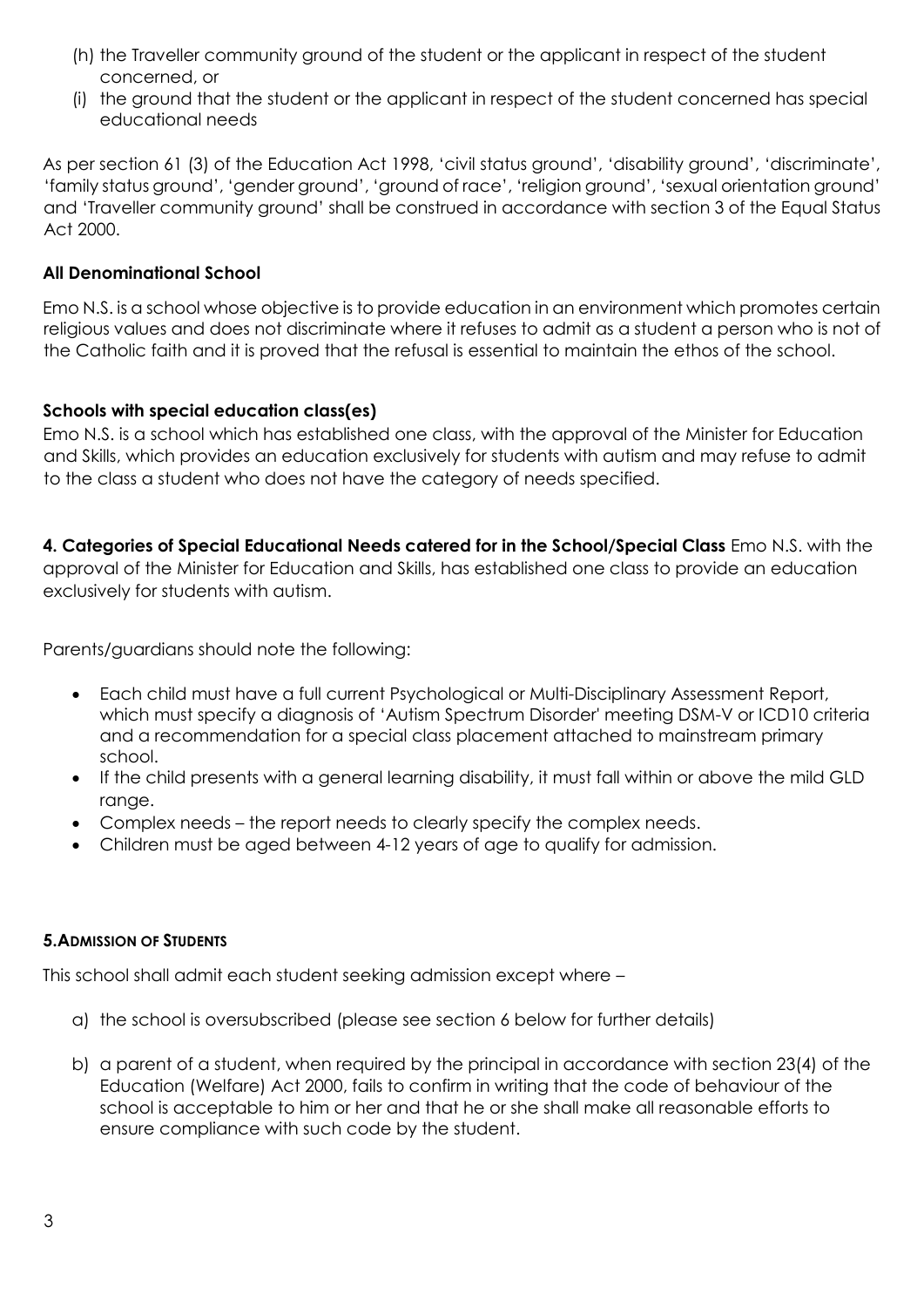### **All Denominational Schools**

Emo N.S. is a Catholic school and may refuse to admit as a student a person who is not of the Catholic Faith where it is proved that the refusal is essential to maintain the ethos of the school.

# **6.OVERSUBSCRIPTION**

In the event that the school is oversubscribed, the school will, when deciding on applications for admission, apply the following selection criteria in the order listed below to those applications that are received within the timeline for receipt of applications as set out in the school's annual admission notice:

# **Selection criteria:**

- A. Children who are permanent residents of Emo catchment area as defined by the BOM in Appendix A (Emo N.S. Catchment area)
- B. Brothers and sisters of children already enrolled (including step-siblings, resident at the same address)
- C. Children whose parents are past pupils of the school. Emo NS will only apply this criterion to a maximum of 25% of the available spaces as set out in the school's annual admission notice.
- D. Other applicants whose permanent address is closest to the school.

All applicants for junior infants must be at least 4 years of age or older before the 1st September in the year of intended enrolment. Children in the above categories will be prioritised according to the criteria outlined above A-D with preference given in order of **date of birth** from the oldest to the youngest with any child having the same date of birth given equal priority.

In the event that there are two or more applicants of the **same** date of birth tied for the final place in a junior infant class, then the other applicants are automatically offered a place.

Special Classes See Section 4.

# **7.WHAT WILL NOT BE CONSIDERED OR TAKEN INTO ACCOUNT**

In accordance with section 62(7) (e) of the Education Act, the school will not consider or take into account any of the following in deciding on applications for admission or when placing a student on a waiting list for admission to the school:

- (a) a student's prior attendance at a pre-school or pre-school service, including naíonraí,
- (b) the payment of fees or contributions (howsoever described) to the school;
- (c) a student's academic ability, skills or aptitude;
- (d) the occupation, financial status, academic ability, skills or aptitude of a student's parents;
- (e) a requirement that a student, or his or her parents, attend an interview, open day or other meeting as a condition of admission;
- (f) a student's connection to the school by virtue of a member of his or her family attending or having previously attended the school other than: siblings already enrolled (including step-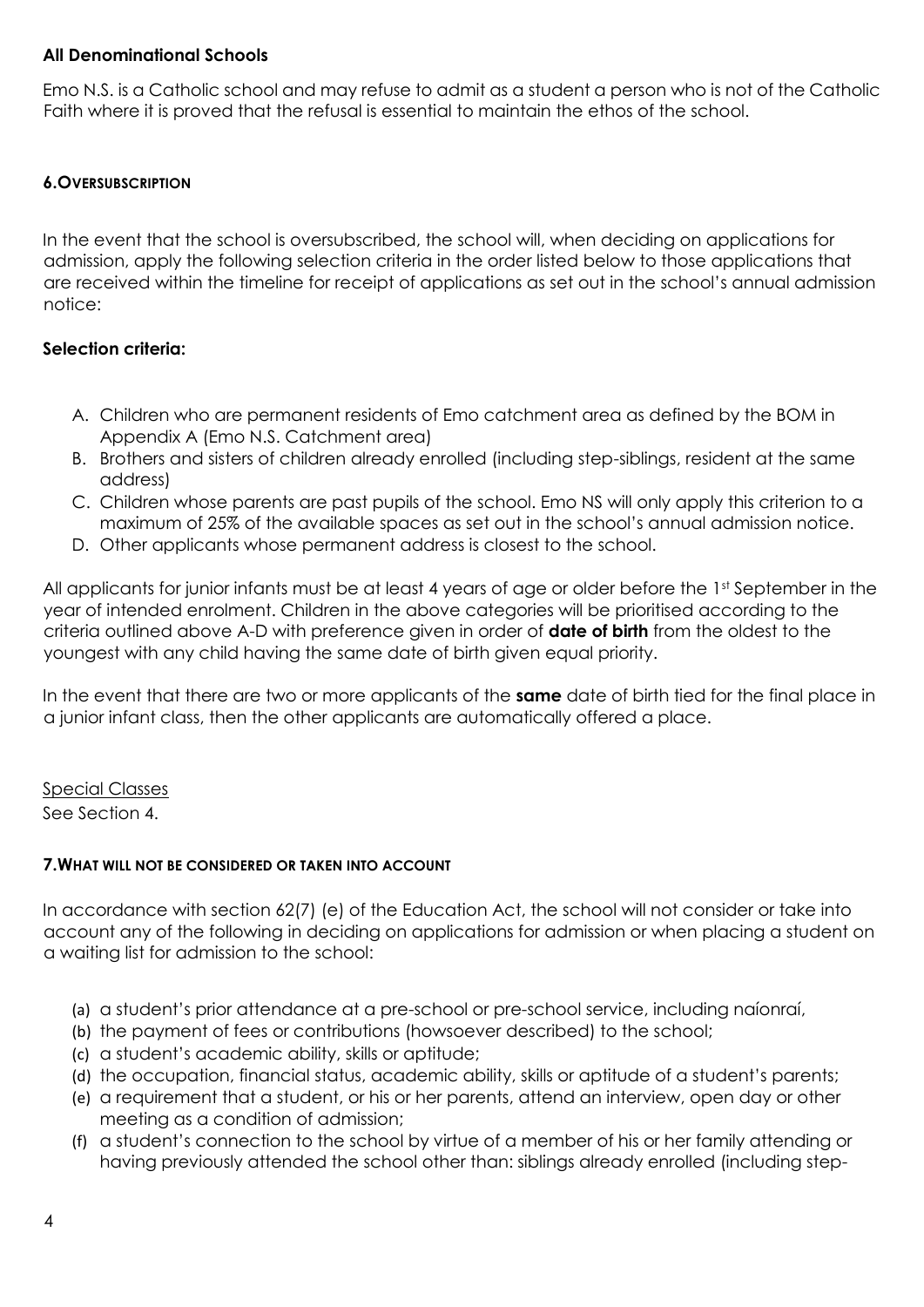siblings, resident at the same address and parents of a student having attended the school. (See school's admission notice for further details)

(g) the date and time on which an application for admission was received by the school, provided the application was received during the period specified for receiving applications set out in the annual admission notice of the school for the school year concerned.

## **8.DECISIONS ON APPLICATIONS**

All decisions on applications for admission to Emo National School will be based on the following:

- Our school's admission policy
- The school's annual admission notice
- The information provided by the applicant in the school's official application form received during the period specified in our annual admission notice for receiving applications

(Please see section 14 below in relation to applications received outside of the admissions period and section 15 below in relation to applications for places in years other than the intake group.)

Selection criteria that are not included in our school admission policy will not be used to make a decision on an application for a place in our school.

### **9.NOTIFYING APPLICANTS OF DECISIONS**

Applicants will be informed in writing as to the decision of the school, within the timeline outlined in the annual admissions notice.

If a student is not offered a place in our school, the reasons why they were not offered a place will be communicated in writing to the applicant, including, where applicable, details of the student's ranking against the selection criteria and details of the student's place on the waiting list for the school year concerned.

Applicants will be informed of the right to seek a review/right of appeal of the school's decision (see section 18 below for further details).

### **10.ACCEPTANCE OF AN OFFER OF A PLACE BY AN APPLICANT**

In accepting an offer of admission from Emo National School you must indicate— (i) whether or not you have accepted an offer of admission for another school or schools. If you have accepted such an offer, you must also provide details of the offer or offers concerned and

(ii) whether or not you have applied for and awaiting confirmation of an offer of admission from another school or schools, and if so, you must provide details of the other school or schools concerned.

### **11.CIRCUMSTANCES IN WHICH OFFERS MAY NOT BE MADE OR MAY BE WITHDRAWN**

An offer of admission may not be made or may be withdrawn by Emo National School where:

- (i) it is established that information contained in the application is false or misleading.
- (ii) an applicant fails to confirm acceptance of an offer of admission on or before the date set out in the annual admission notice of the school.
- (iii) the parent of a student, when required by the principal in accordance with section 23(4) of the Education (Welfare) Act 2000, fails to confirm in writing that the code of behaviour of the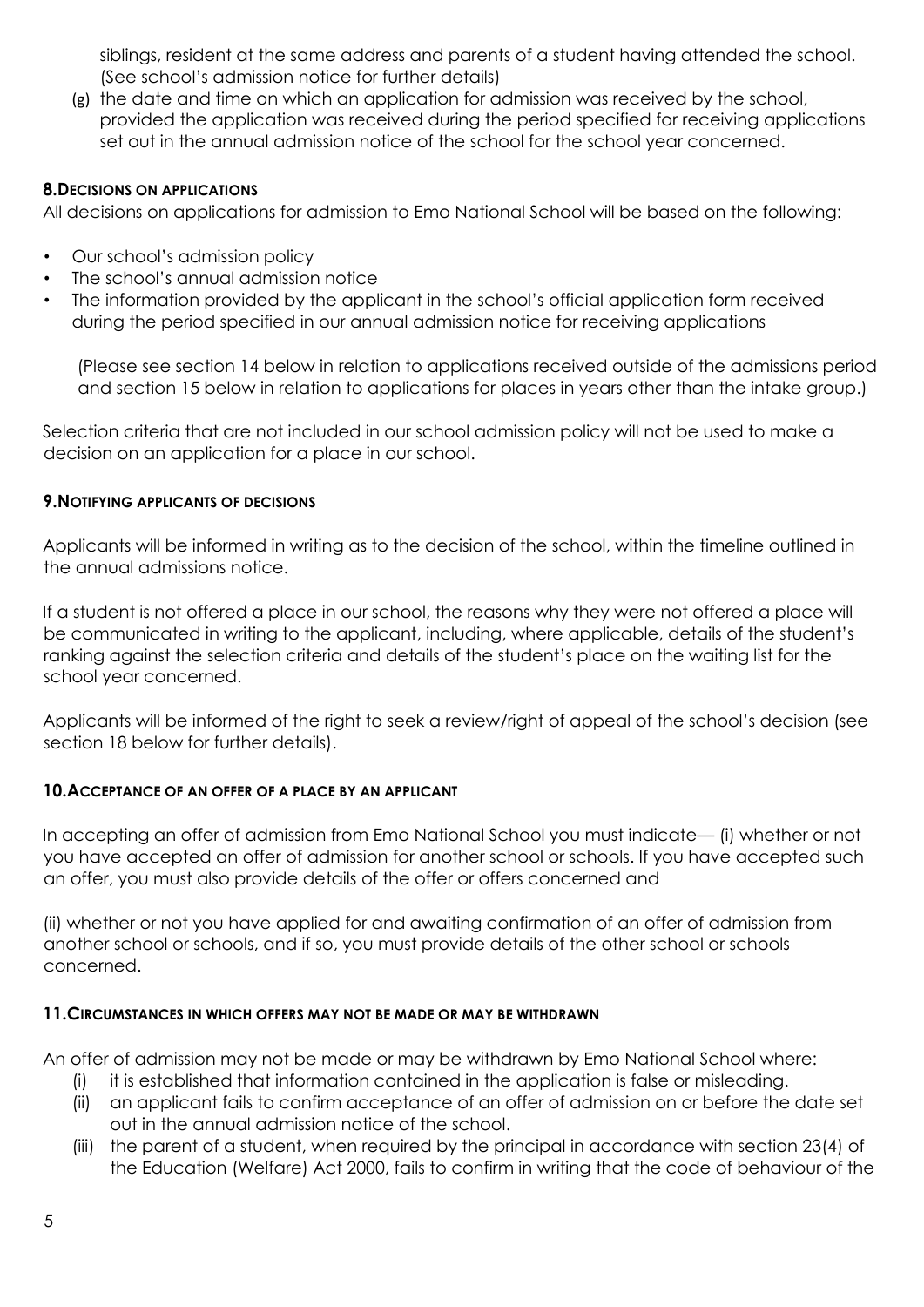school is acceptable to him or her and that he or she shall make all reasonable efforts to ensure compliance with such code by the student; or

(iv) an applicant has failed to comply with the requirements of 'acceptance of an offer' as set out in section 10 above.

### **12.SHARING OF DATA WITH OTHER SCHOOLS**

Applicants should be aware that section 66(6) of the Education (Admission to Schools) Act 2018 allows for the sharing of certain information between schools in order to facilitate the efficient admission of students.

Section 66(6) allows a school to provide a patron or another Board of Management with a list of the students in relation to whom—

- (i) an application for admission to the school has been received,
- (ii) an offer of admission to the school has been made, or
- (iii) an offer of admission to the school has been accepted.

The list may include any or all of the following:

- (i) the date on which an application for admission was received by the school;
- (ii) the date on which an offer of admission was made by the school;
- (iii) the date on which an offer of admission was accepted by an applicant;
- (iv) a student's personal details including his or her name, address, date of birth and personal public service number (within the meaning of section 262 of the Social Welfare Consolidation Act 2005).

### **13. WAITING LIST IN THE EVENT OF OVERSUBSCRIPTION**

In the event of there being more applications to the school year concerned than places available, a waiting list of students whose applications for admission to Emo N.S. were unsuccessful due to the school being oversubscribed will be compiled and will remain valid for the school year in which admission is being sought.

Placement on the waiting list of Emo N.S. is in the order of priority assigned to the students' applications after the school has applied the selection criteria in accordance with this admission policy.

Applicants whose applications are received after the closing date, outlined in the Annual Admission Notice, will be placed at the end of the waiting list in order of the date of receipt of the application.

Offers of any subsequent places that become available for and during the school year in relation to which admission is being sought will be made to those students on the waiting list, in accordance with the order of priority in relation to which the students have been placed on the list.

### **14.LATE APPLICATIONS**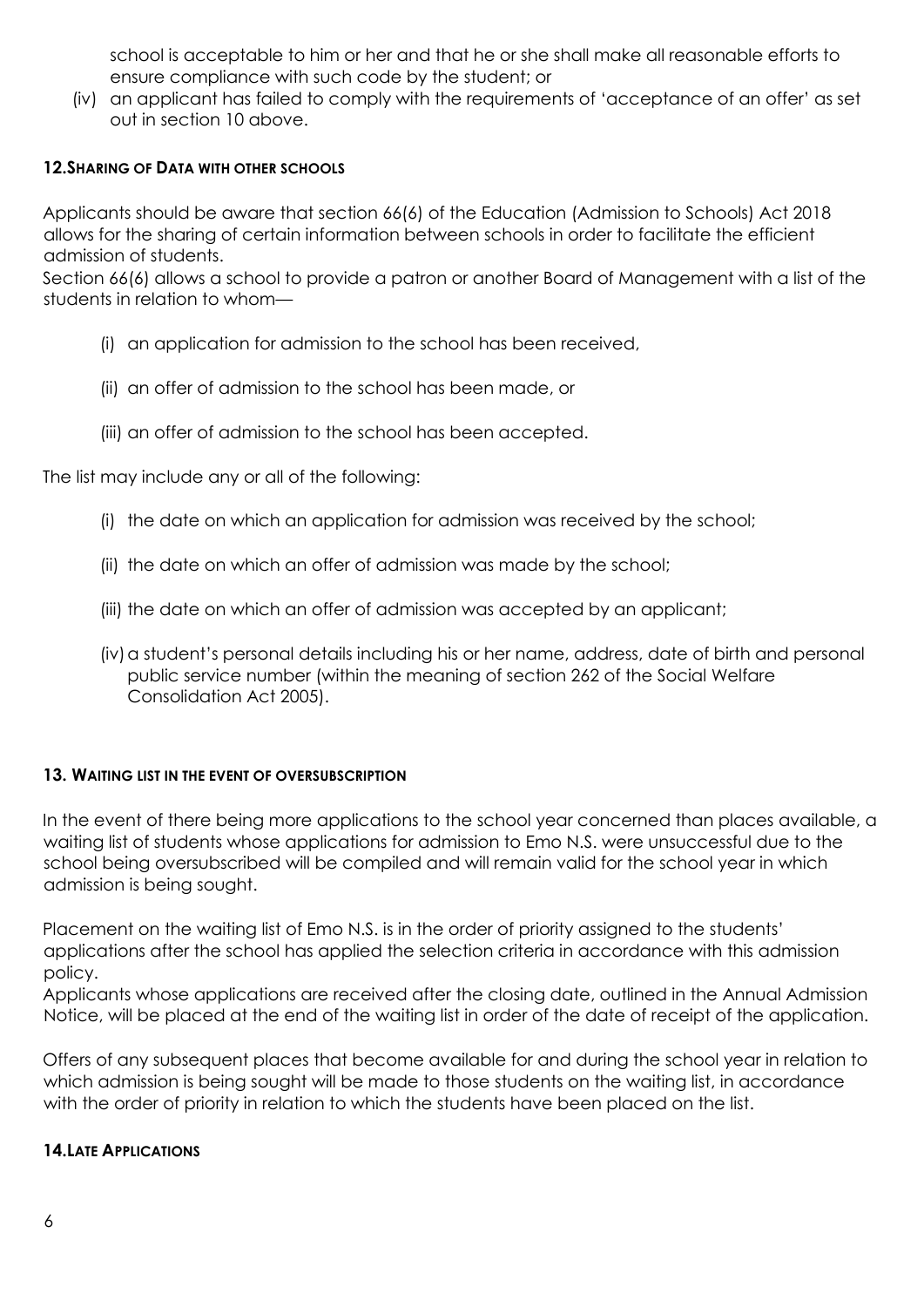All applications for admission received after the closing date as outlined in the annual admission notice will be considered and decided upon in accordance with our school's admissions policy, the Education Admissions to School Act 2018 and any regulations made under that Act.

Late applicants will be notified of the decision in respect of their application no later than three weeks after the date on which the school received the application. Late applicants will be offered a place if there is place available. In the event that there is no place available, the name of the applicant will be added to the waiting list as set out in Section 13.

### **15.PROCEDURES FOR ADMISSION OF STUDENTS TO OTHER YEARS AND DURING THE SCHOOL YEAR**

The procedures of the school in relation to the admission of students who are not already admitted to the school to classes or years other than the school's intake group are as follows:

- An admission application must be completed and returned to the school.
- Incomplete applications will be returned.
- A decision on each application will be made within 3 weeks of receipt of the application.
- The decision will be forwarded to the applicant in writing.
- Where the school is oversubscribed and parents will be notified and their child will be placed on a waiting list if they so wish.
- Should places become available they will be allocated using the criteria set out in section 6, A-F of this document.

### **16.DECLARATION IN RELATION TO THE NON-CHARGING OF FEES**

The Board of Emo N.S. or any persons acting on its behalf will not charge fees for or seek payment or contributions (howsoever described) as a condition of-

- (a) an application for admission of a student to the school, or
- (b) the admission or continued enrolment of a student in the school.

### **17. ARRANGEMENTS REGARDING STUDENTS NOT ATTENDING RELIGIOUS INSTRUCTION**

A written request should be made to the principal of the school. A meeting will then be arranged with the parent(s) to discuss how the request may be accommodated by the school.

### **18.REVIEWS/APPEALS**

### **Review of decisions by the Board of Management**

The parent of the student may request the board to review a decision to refuse admission. Such requests must be made in accordance with Section 29C of the Education Act 1998.

The timeline within which such a review must be requested and the other requirements applicable to such reviews are set out in the procedures determined by the Minister under section 29B of the Education Act 1998 which are published on the website of the Department of Education and Skills.

The board will conduct such reviews in accordance with the requirements of the procedures determined under Section 29B and with section 29C of the Education Act 1998.